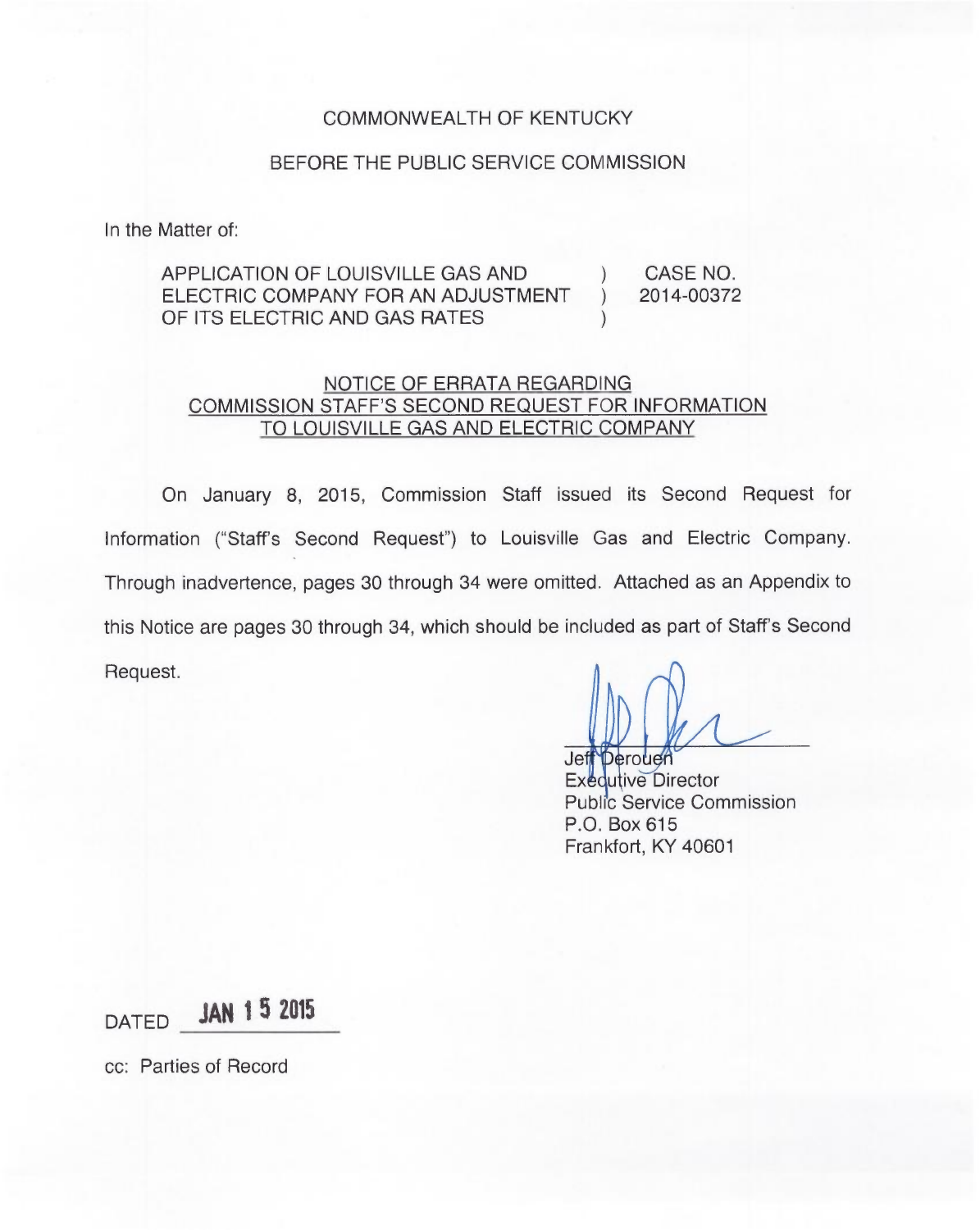# APPENDIX

## APPENDIX TO A NOTICE OF THE KENTUCKY PUBLIC SERVICE COMMISSION IN CASE NO. 2014-00372 DATED **JAN 1 5 2015**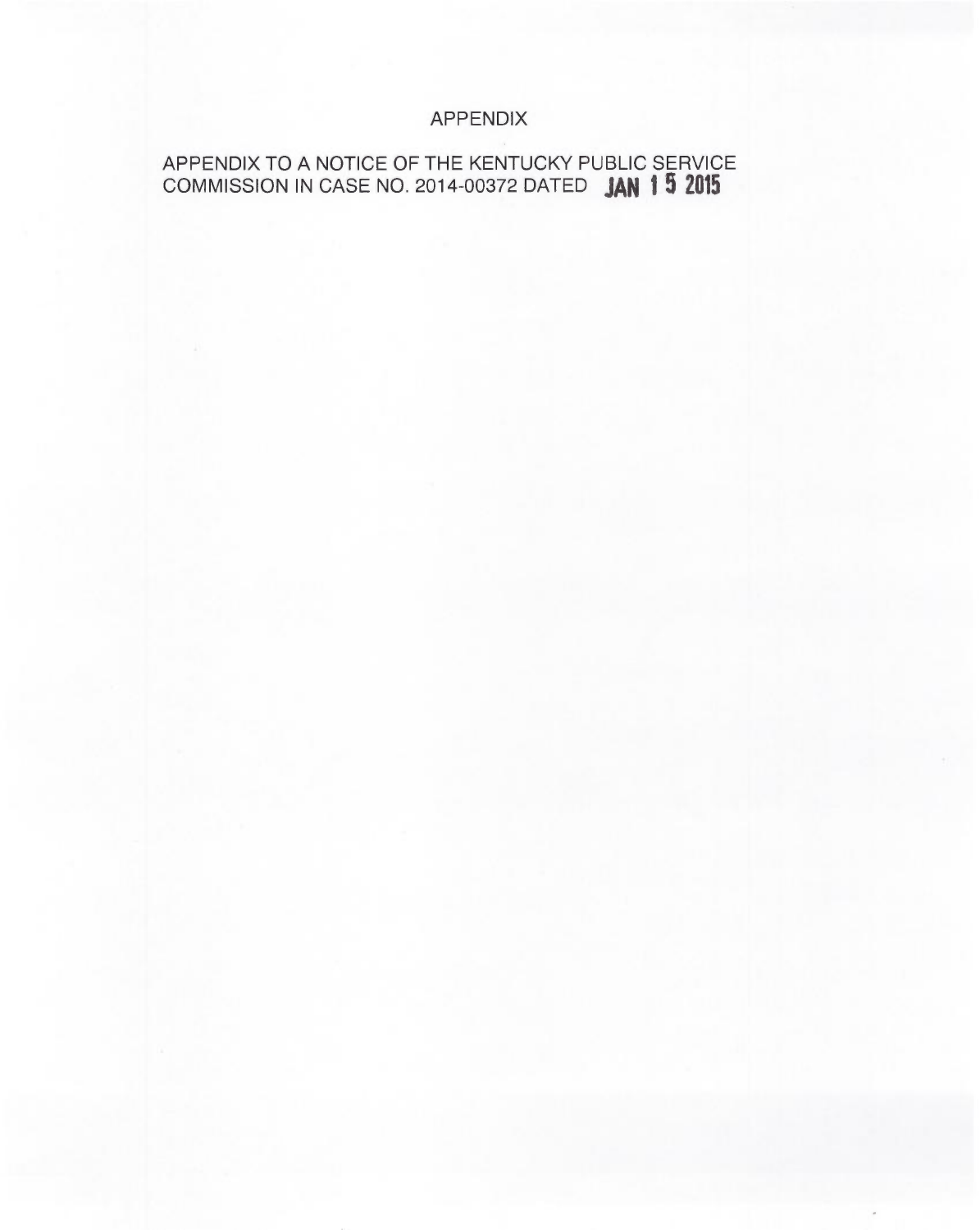b. The amounts shown on page 2 as the average of all officers for Salary and Other Compensation indicate a roughly 50-50 split between the two forms of compensation. Assuming the response to part a. of this request is affirmative, meaning Other Compensation consists solely of incentive pay, if no incentive pay is in the cost of service and 22.4 percent of the total of Salary and Other Compensation/incentive pay is in the cost of service, confirm whether it is correct to conclude that approximately 45 percent of the total Salary amount is included in the cost of service. If this cannot be confirmed, explain why.

c. If 22.4 percent of the total of Salary and Other Compensation is included in the cost of service, confirm/explain if this means that the other 77.6 percent is treated as a below-the-line expense for ratemaking purposes.

89. Refer to the response to Item 13 of Staff's First Request and page <sup>1</sup> of the attachment to part b. of the response.

a. Part c. of the response indicates, with the result for capital projects that are recovered in base rates being a slippage factor of 97.728 percent, that LG&E believes there is no need to apply a slippage factor. Provide the percentage at which LG&E believes there would be a need to apply a slippage factor.

b. Using the slippage factor of 97.728 percent shown on page <sup>1</sup> of the attachment to part b. of the response, provide the resulting net investment rate base, capitalization, COSS, and revised revenue requirement for both LG&E's electric and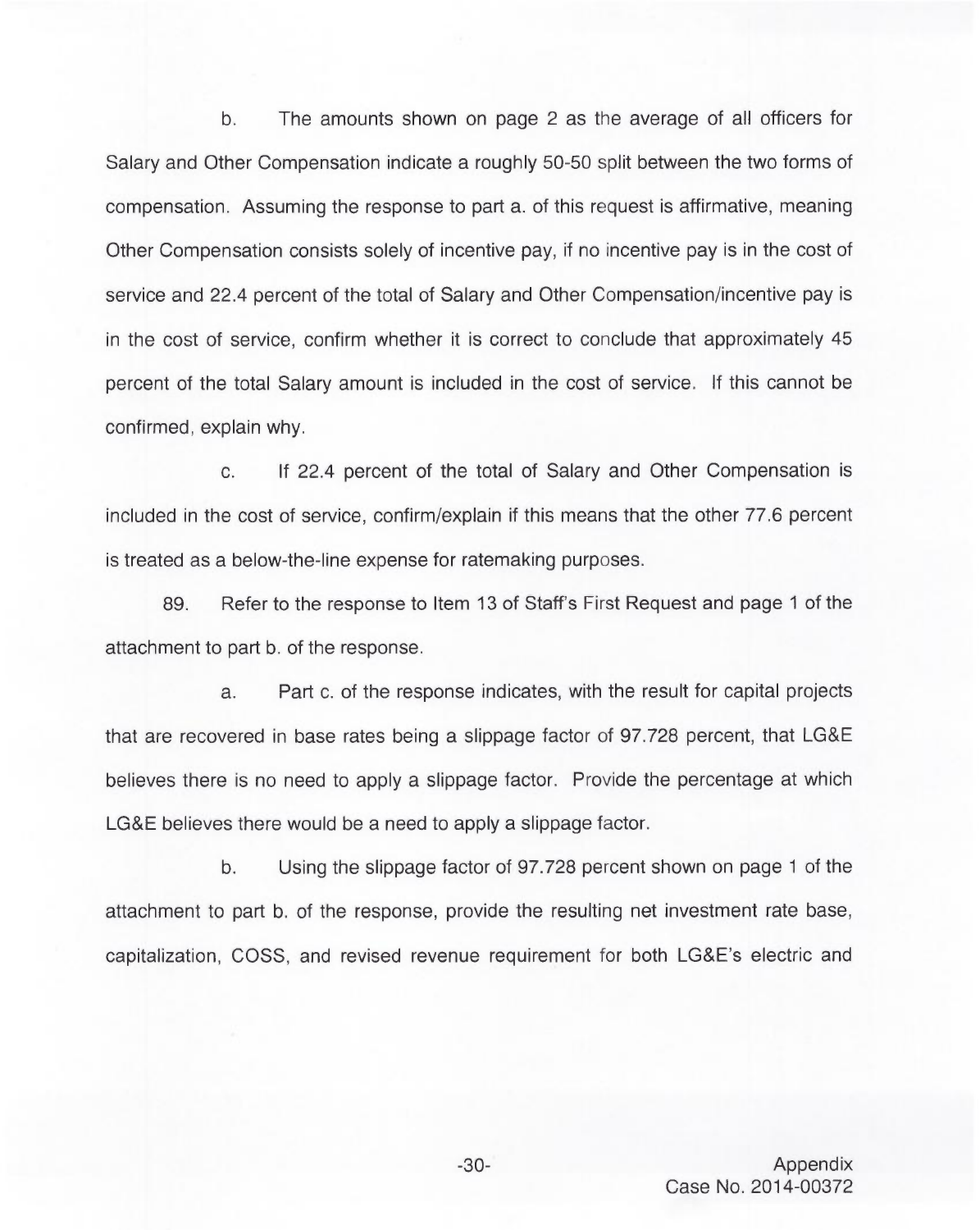gas operations for the base period and forecasted period. Include all work papers, spreadsheets, etc., which show the derivation of each item for each period in Excel spreadsheet format with the formulas intact and unprotected and with all columns and rows accessible.

90. Refer to the attachment to the response to Item 32 of Staff's First Request, which reflects, for the months from January 2011 to October 2014 (excluding January and February, 2014), that LG&E's actual employee headcount has typically fallen short of its budgeted headcount by 30 to 90 employees. The attachment also includes budgeted employee headcounts for the last four months of the base period and the 12 months of the forecasted period.

a. Explain in detail how this consistent historical "shorffall" has been incorporated into the employee headcounts used to develop the labor costs in the forecasted period.

b. Provide work papers spreadsheets, etc., which show the calculation of the labor costs reflected in LG&E's operating expenses in the forecasted period. Include any necessary narrative description of the calculations and provide a means to reconcile the amounts in the calculations to the amounts included in LG&E's application.

91. Refer to the response to Item 35 of Staff's First Request, which shows, for years 2012 and 2013, that executives and senior managers, managers, exempt, and non-exempt employees all received larger annual percentage increases in salaries or wages than union employees. The response also shows that larger percentage increases are budgeted during the base period and forecasted period for those employee groups than the percentage increase budgeted for union employees.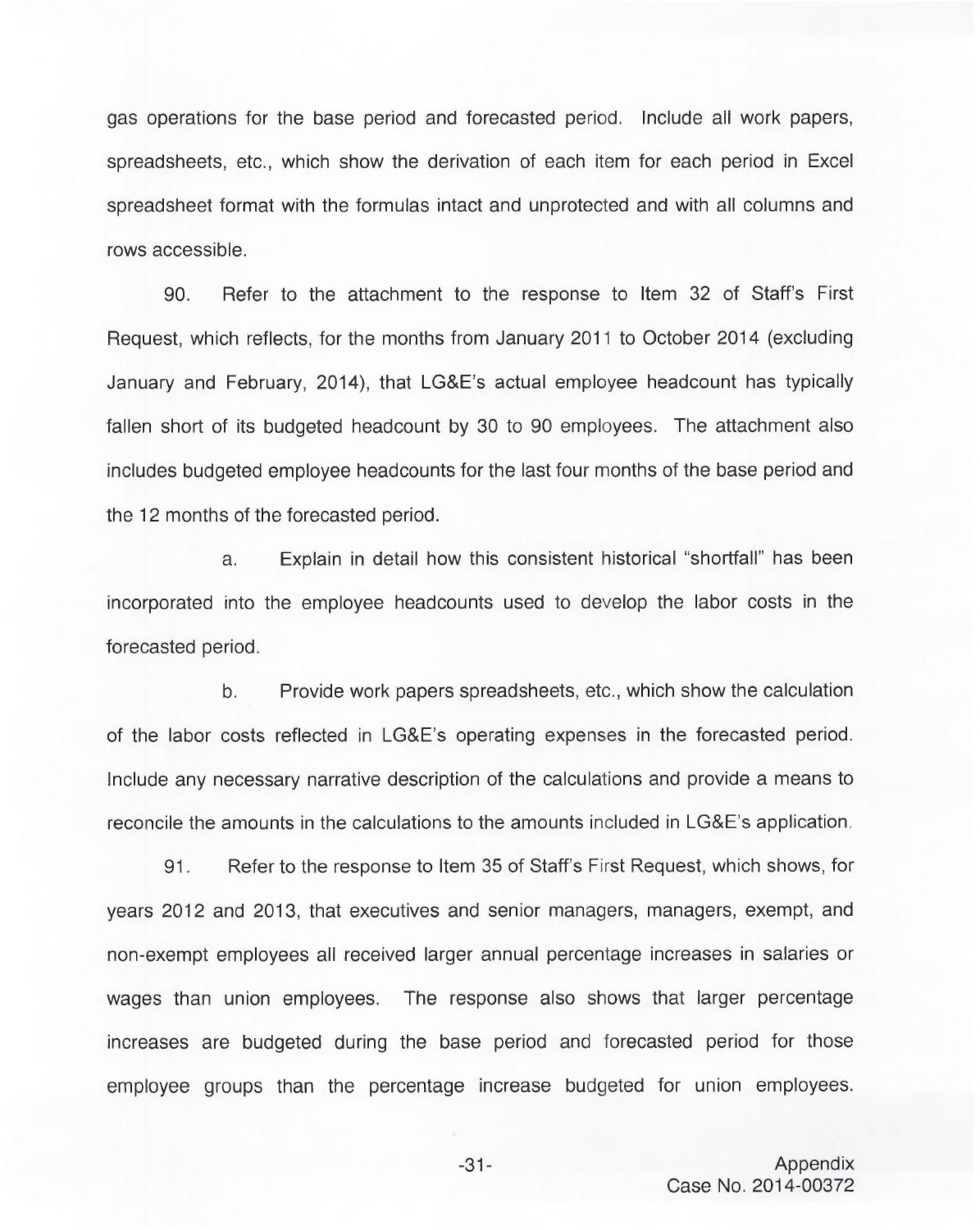a. While the percentage differences are relatively small (2.8 to 3.2 percent for the non-union employee groups versus 2.5 percent for union employees), explain why these consistent differences occur.

 $b<sub>1</sub>$ Labor contracts typically determine annual percentage increases for union employees. Explain how percentage increases for each of the four non-union employee groups are determined.

92. Refer to the response to Item 40 of Staff's First Request, which seems to indicate that fewer employees will be needed for the operation of Cane Run Unit 7 than for the operation of Cane Run Units 5 and 6.

a. Provide the current number of on-site employees that make up the staff at Cane Run Units 5 and 6.

b. Provide the number of on-site employees that will make up the staff for Cane Run Unit 7.

c. Describe in detail how the difference in staffing requirements for Cane Run Unit 7 versus Cane Run Units 5 and 6 was incorporated into the employee headcounts used to develop the labor costs in the forecasted period.

93. Refer to the response to Item 41 of Staff's First Request. Part b. of the response reads, in part, "The majority of benefit changes occurred in the pension plan expense during the period due to an increase in the discount rate for the plans of over 90 basis points for each plan."

a. The pension amounts in the attachment to the response show an increase of almost \$10 million (\$15.73 million to \$25.71 million), from the base period to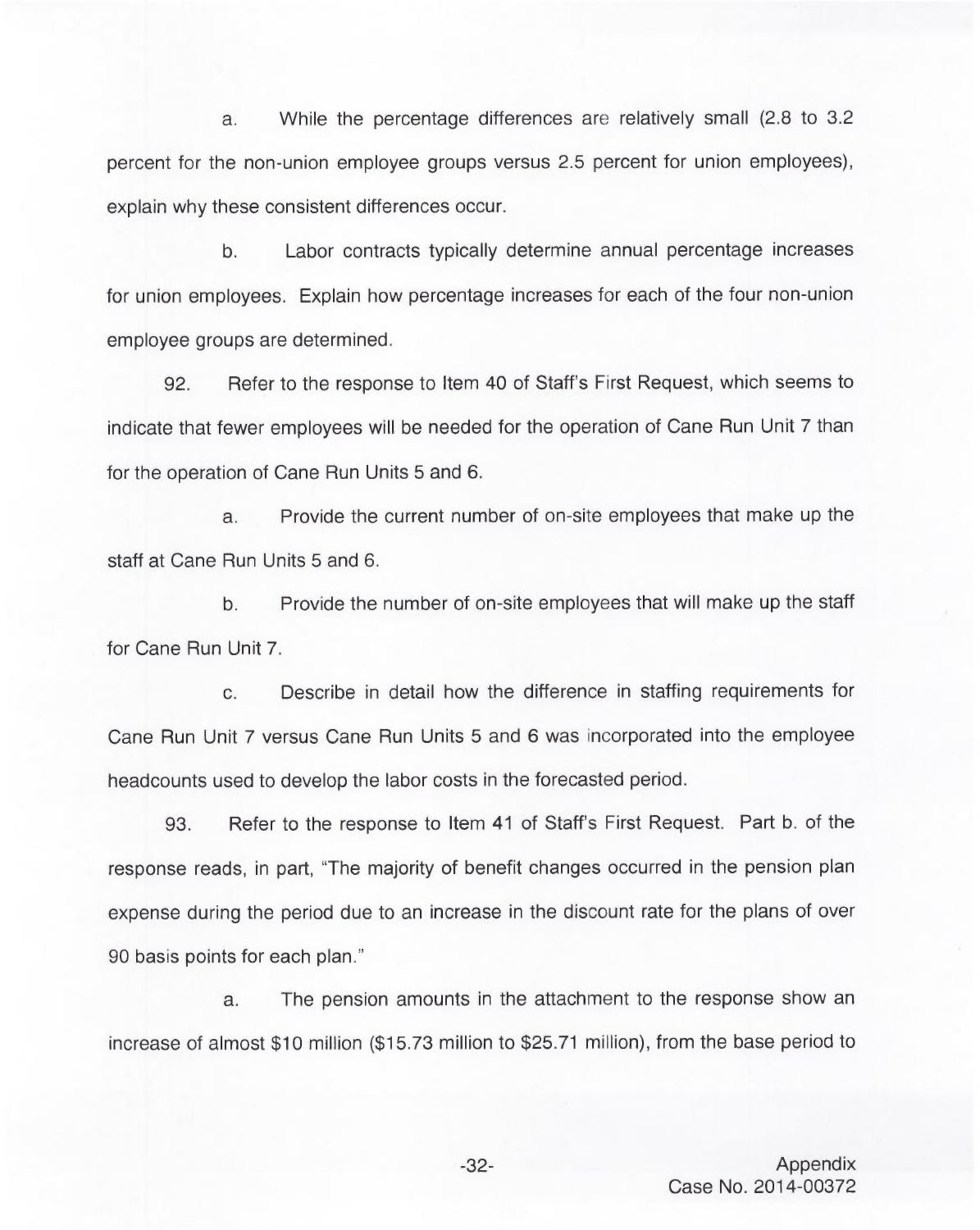the forecasted period. Explain how much of this increase is attributable to the discount rate increase.

b. Describe the factors driving the discount rate increase.

c. Explain whether the discount rates used in the forecast period are related to the pension assumptions referenced on page 29, lines 14-16, of the Blake Testimony.

94. Refer to the response to Item 47.a. (10) of Staff's First Request. The table in the response shows that LG&E's franchise payment to the city of Louisville was \$587,416 in 2013. The last sentence in the paragraph immediately preceding the table reads, "Through the end of 2013, this was not a pass-through franchise and was booked as an expense."

a. The sentence quoted implies that a change occurred after 2013. Identify and describe the change, if any that occurred after 2013 in LG&E's treatment of the franchise fee paid to the city of Louisville.

Provide the amount of the franchise fee paid to the city of  $b.$ Louisville for 2014 or the amount LG&E estimates it will pay for 2014 and, if applicable, the dates and amounts of each payment in 2014.

c. Provide the amount of the franchise fee LG&E estimates it will pay to the city of Louisville for 2015, the basis for the calculation of the payment, the frequency of the payments for 2015, and whether the payments will be booked as an expense or added as a surcharge to the bills of customers receiving service within the city of Louisville's jurisdiction.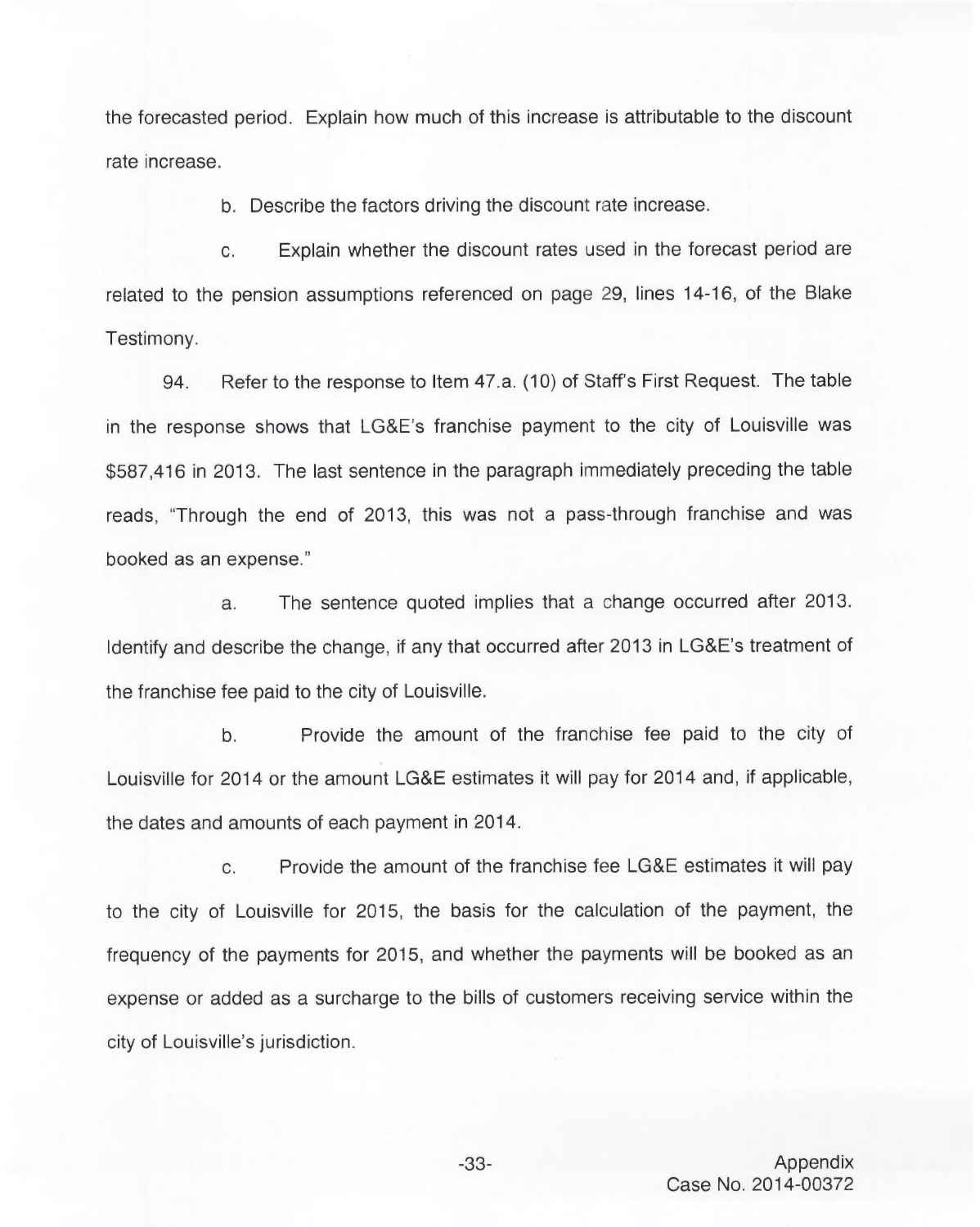d. Item 47.a. (10) of Staff's First Request asked for information on franchise fees "during the test year." Provide the amount and franchise location of each franchise payment included in the forecasted test year ending June 30, 2016. For each such franchise payment, indicate whether it will be booked as expenses or as a passthrough franchise and indicate the amount of each payment that is for 2015 or for 2016.

95. Refer to LG&E's 1998 gas franchise agreement with the city of Louisville. Explain the basis on which the franchise fee was calculated under that agreement.

a. Provide the date on which the 1998 gas franchise agreement with the City of Louisville expired

b. Since the expiration of the 1998 gas franchise agreement with the city of Louisville, state whether LG&E continued to make payments to the city of Louisville. If yes, explain the reasons why such payments were made, the basis for calculating those payments, the frequency that the payments were made, and the reasons why the payments were not added as a surcharge to the bills of customers receiving service within the local government jurisdiction pursuant to LG&E's Gas Franchise Fee Tariff, P.S.C.Gas No. 9, Original Sheet No. 90.

96. Refer to the response to Item 53 of Staff's First Request, which provides LG&E's expenses for research and development for 2011, 2012, 2013, and the base period. Provide the amount for research and development expenses included in the forecast period for LG&E.

97. Refer to the response to Item 57 of Staff's First Request. Explain how the 48.34 percent of salaries and benefits of G.R. Siemens and D.J. Friebert that are reported "below-the-line" was derived.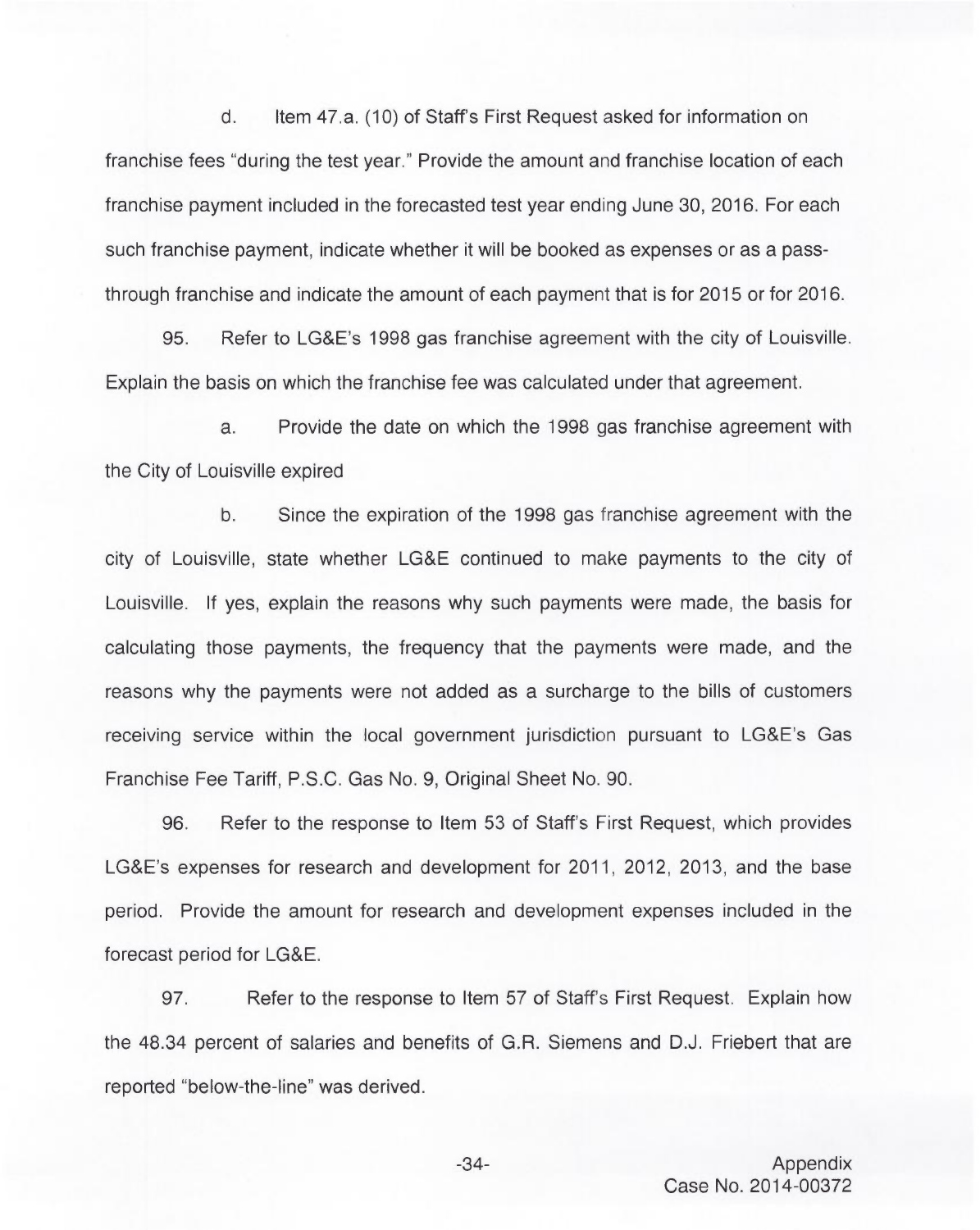Honorable Kurt J Boehm Attorney at Law Boehm, Kurtz & Lowry 36 East Seventh Street Suite 1510 Cincinnati, OHIO 45202

David Brown Stites & Harbison, PLLC 1800 Providian Center 400 West Market Street Louisville, KENTUCKY 40202

Honorable Joe F Childers Attorney at Law 201 West Short Street Suite 310 Lexington, KENTUCKY 40507

Robert Conroy LG&E and KU Energy LLC 220 West Main Street Louisville, KENTUCKY 40202

Larry Cook Assistant Attorney General Office of the Attorney General Utility & Rate 1024 Capital Center Drive Suite 200 Frankfort, KENTUCKY 40601-8204

Honorable W. Duncan Crosby III Attorney at Law Stoll Keenon Ogden, PLLC 2000 PNC Plaza 500 W Jefferson Street Louisville, KENTUCKY 40202-2828

Gregory T Dutton Assistant Attorney General Office of the Attorney General Utility & Rate 1024 Capital Center Drive Suite 200 Frankfort, KENTUCKY 40601-8204

Thomas J FitzGerald Counsel & Director Kentucky Resources Council, Inc. Post Office Box 1070 Frankfort, KENTUCKY 40602

Gardner F Gillespie Sheppard Mullin Richter & Hampton LLP 1300 I Street NW 11th Floor East Washington, DISTRICT OF COLUMBIA 20005

Angela M Goad Assistant Attorney General Office of the Attorney General Utility & Rate 1024 Capital Center Drive Suite 200 Frankfort, KENTUCKY 40601-8204

C Harris Spilman Thomas & Battle, PLLC 1100 Brent Creek Blvd., Suite 101 Mechanicsburg, PENNSYLVANIA 17050

Honorable Lindsey W Ingram, III Attorney at Law STOLL KEENON OGDEN PLLC 300 West Vine Street Suite 2100 Lexington, KENTUCKY 40507-1801

Honorable Lisa Kilkelly Attorney at Law Legal Aid Society 416 West Muhammad Ali Boulevard Suite 300 Louisville, KENTUCKY 40202

Honorable Michael L Kurtz Attorney at Law Boehm, Kurtz & Lowry 36 East Seventh Street Suite 1510 Cincinnati, OHIO 45202

Jody M Kyler Cohn Boehm, Kurtz & Lowry 36 East Seventh Street Suite 1510 Cincinnati, OHIO 45202

Amanda M Lanham Sheppard Mullin Richter & Hampton LLP 1300 I Street NW 11th Floor East Washington, DISTRICT OF COLUMBIA 20005

Rick E Lovekamp Manager - Regulatory Affairs LG&E and KU Energy LLC 220 West Main Street Louisville, KENTUCKY 40202

Honorable Matthew R Malone Attorney at Law Hurt, Crosbie & May PLLC The Equus Building 127 West Main Street Lexington, KENTUCKY 40507

Honorable William H May, III Attorney at Law Hurt, Crosbie & May PLLC The Equus Building 127 West Main Street Lexington, KENTUCKY 40507

Eileen Ordover Legal Aid Society 416 West Muhammad Ali Boulevard Suite 300 Louisville, KENTUCKY 40202

Don C A Parker Spilman Thomas & Battle, PLLC 1100 Brent Creek Blvd., Suite 101 Mechanicsburg, PENNSYLVANIA 17050